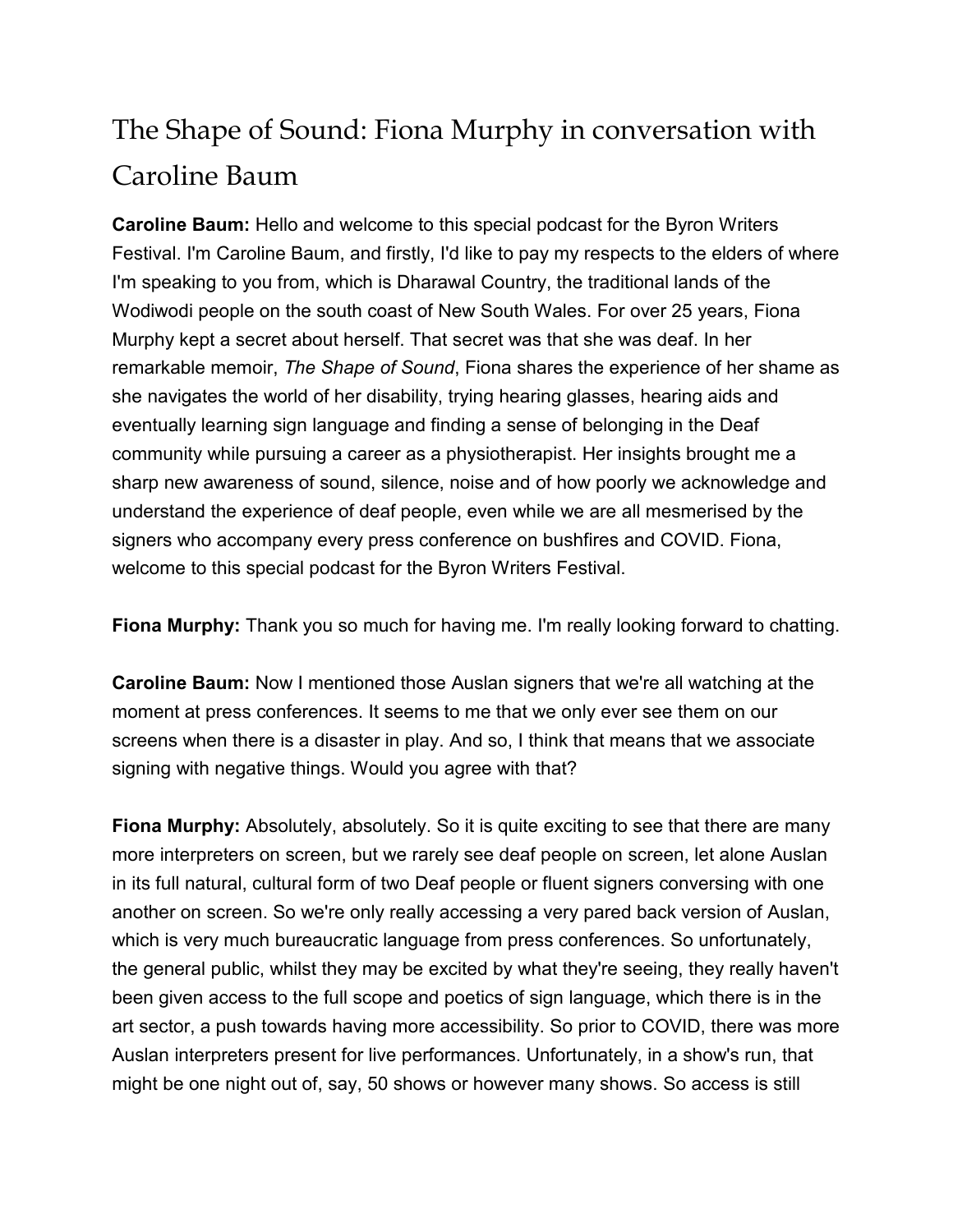extremely limited for d/Deaf and hard of hearing people. But I think it's also a real shame that the general public don't have access as well to a language and culture that is not only beautiful, because a lot of people describe it as beautiful, but intellectual. It is so intellectually rigorous and has a complex grammar system, and it is a language. It's not just a piece of performance art. It is really exciting to see in America where Deaf culture is... there's a larger Deaf community, so it's slightly different to Australia. So there's a larger sense of advocacy because there's more people kind of agitating for equal rights. But they quite routinely have interpreters present at rock concerts and jazz concerts and just any sort of live music event. Whether it is just music with lyrics or without lyrics, they have people interpreting the music experience itself. Whilst it was happening a little bit prior to COVID, I kind of really hope that the interest the general public have had in Deaf culture just continues to grow and grow and grow into the future.

**Caroline Baum:** Yeah, I hope so, too. I have to ask you. I was thinking about lockdown and what the experience might mean for you, particularly to do with masks. What does that mean for you in terms of communicating with people?

**Fiona Murphy:** It's been... every day feels like running a marathon, to be honest, because I rely so much on facial expressions, not only… Lip reading isn't an exact science by any stretch of the imagination, so when I'm hearing, I'm hearing words that aren't in their full form, so letters drop out because of the way my hearing is. So I'm very much guessing word for word as a conversation goes on. I really rely on someone's facial expressions to either kind of give a tonal cue as to whether it's a positive or a negative word or kind of a flick of the eyebrows if it's sarcasm or the kind of the weight of their voice, it's almost quite a physical sort of interaction. So conversations over Zoom and Skype are almost two dimensional in that I'm not getting the full sort of unintentional cues that people would have when they were face to face. So how somebody holds themselves with their postures and their body language, how they shift their weight and move around just gives all this kind of contextual information. So when I'm being a detective and problem solving, I'm going, OK, so this person is obviously agitated and they've mentioned this word and that word, OK, this is what they're talking about, and I can manoeuvre myself in conversations to gather more and more information.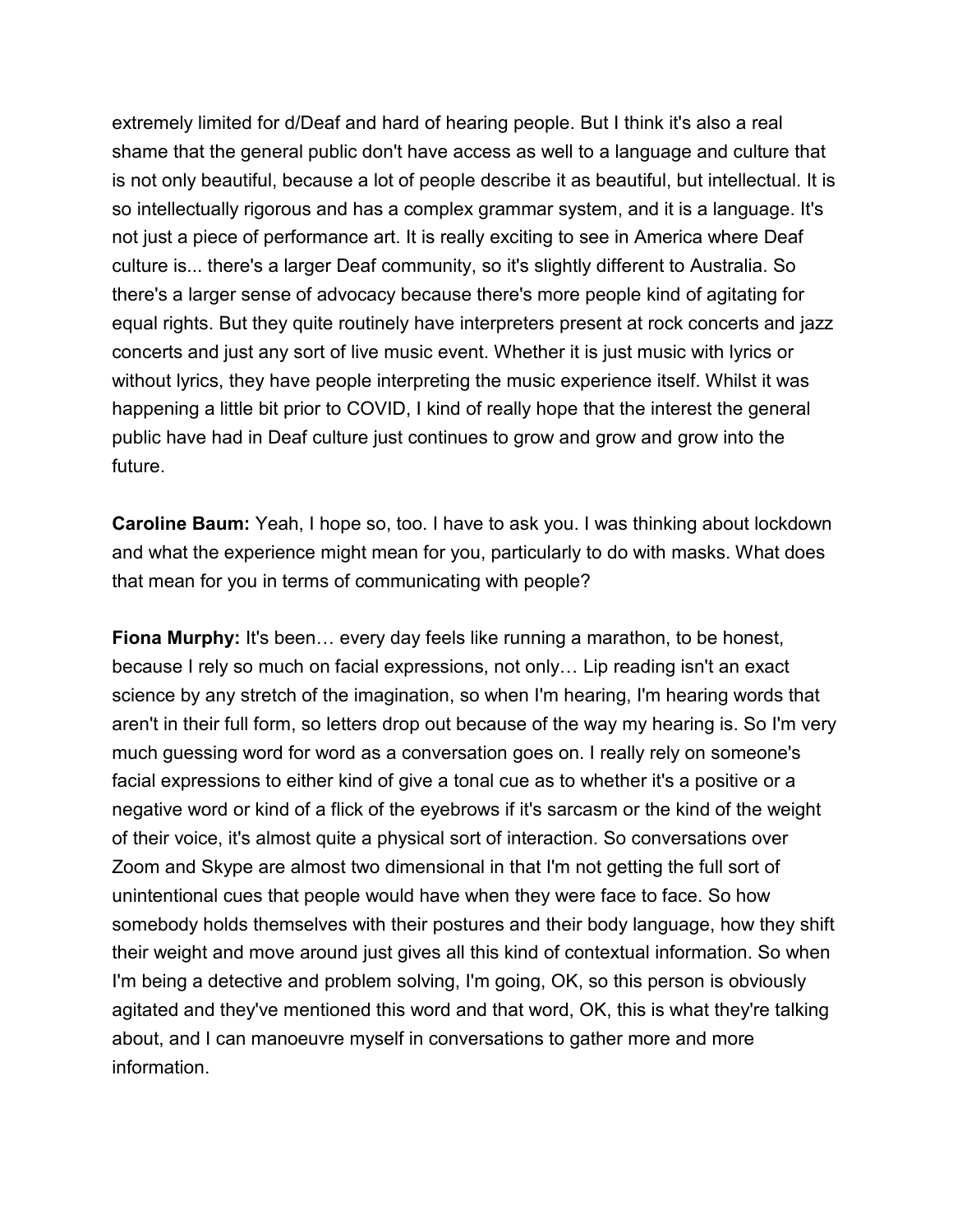But with a mask, it essentially erases so much information because suddenly people's nostrils are gone and you wouldn't believe how much information comes from whether someone's nostrils are flaring or not. Or just this kind of scrunching up around the eyes, because people, whether they have hearing loss or not, will start to notice that our eyes are so expressive you can tell when someone's smiling under a mask because our eyes change completely, so you can start to see how a face is extremely important for a d/Deaf or hard of hearing person. So to not have access to that or not to have access to face to face communication to get a full sweep of the body is exhausting. And unfortunately, it's just having to kind of cope with that exhaustion and advocate for access on an ongoing basis, whereas previously I might have been able to conceal my deafness, but I am having to on a more regular basis, remind people or speak up about it, which is… I'm thankful that I'm proud to be Deaf now, whereas if this was five or 10 years ago, I'm not even sure how I would have coped.

**Caroline Baum:** Well, it's lovely to hear you say that word about, you know, proud to be to be Deaf now because of course, your book starts in a very different place and it starts with shame. And I'm just wondering whether you now can say where you think the shame and the desire to hide your deafness originated? Do you think that it came from your family, from your family's desire for you to not be deaf?

**Fiona Murphy:** No, not at all. I think it's more from... I think it very much came from my difficulties with learning how to read or write. So that was quite clearly articulated as being a problem or an issue, which obviously illiteracy is a massive barrier and needs to be overcome through strategies and resources. So it was very much… I come from a very pragmatic family, a family of farmers and builders and nurses, so very working class, very pragmatic, very practical, and it was very much like, All right, we need to solve this problem with literacy. But obviously, as a child, being so young, I think that gave me the impression, an idea that this was something that I had to overcome. And being in a classroom where you are very aware that you are not only at the bottom of the class, but you're at risk of being removed from the class to be put into a special unit, would definitely have played into my sense of self. Of knowing that special wasn't a positive word, but it was very much being kind of ostracised away from all my friends. So I was… I think a lot of it came from a good place, the kind of support and encouragement, but there wasn't those necessarily positive Deaf role models around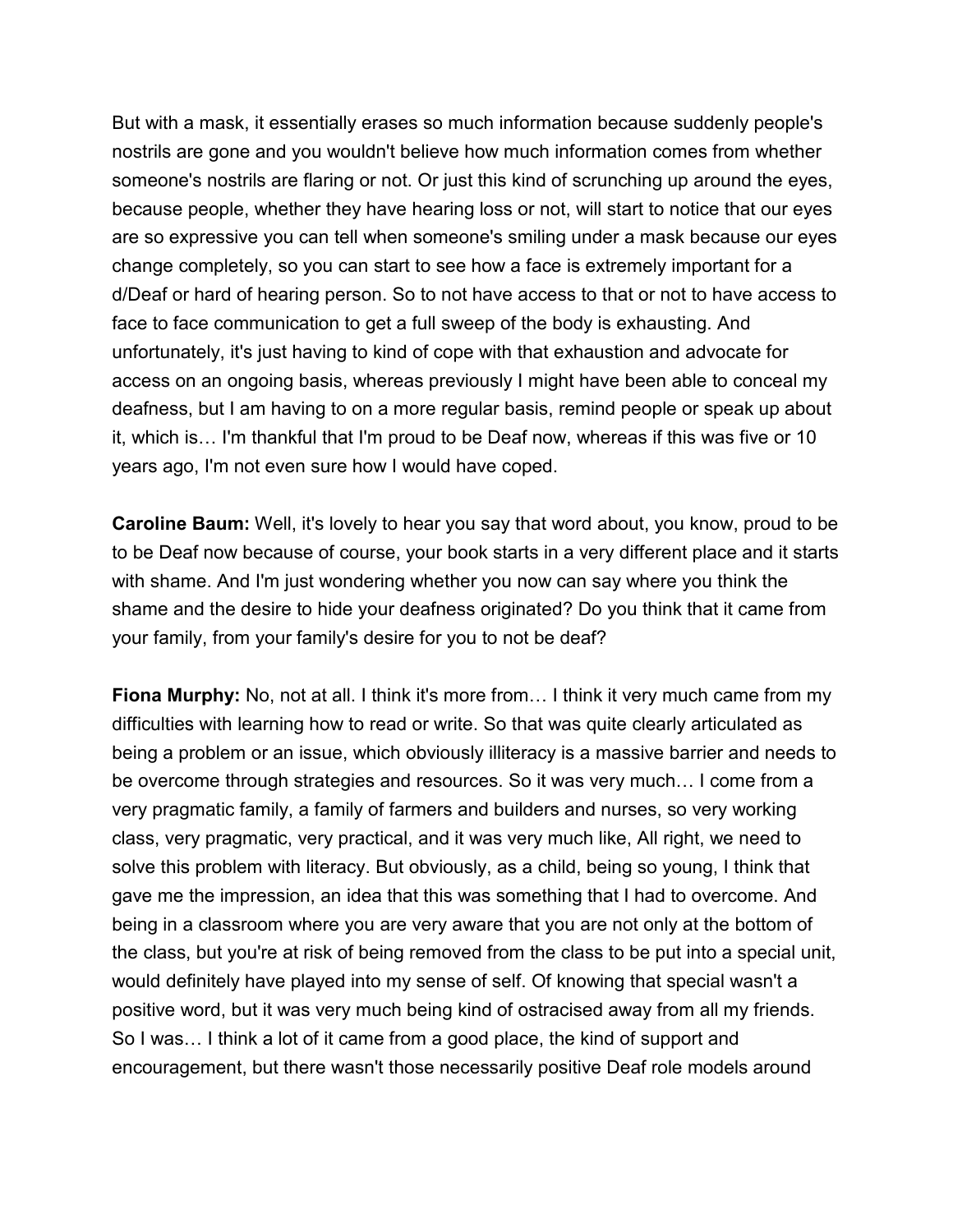me to kind of get a sense of 'this is normal' - to have difficulty with language if you have hearing loss, this isn't because of you not trying, it's because of a lack of access.

**Caroline Baum:** Just on that point, I've just watched and I'm sure everybody asks you this all the time… I've just watched the film, Coda, which has had such a success at Sundance and around the world, been praised as this wonderfully sensitive remake, in fact, of a French film with the same idea about a girl who has a talent for singing and she's the daughter of Deaf parents. I wondered whether in your journey at any point, Fiona, did you wish that your parents were deaf?

**Fiona Murphy:** That's such an interesting question. No, no, I've never really thought about that, actually. I think possibly I had always considered myself to be half deaf, so I didn't, even for most of my life, I didn't really even acknowledge that part of myself so that my sense of shame was so immense that I got into this sense of magical thinking of 'If I didn't think about my deafness, it didn't exist' and I was just hearing. It took me years to kind of untangle all these odd little habits and thoughts that I had about it. And I was so disinterested and afraid of thinking about my deafness. I really pushed it out of my experience of the world, which obviously it was impacting me day to day, but I just wouldn't acknowledge it. And I very much presented myself as a hearing individual, and I had a great love of music and other hearing culture pursuits and that was my identity, and I was very much able to assimilate into the hearing world so well that I wasn't even aware of a deaf world at all or Deaf culture until my mid to late 20s. So, no, I never wished other people were deaf because I didn't even kind of think about myself as being deaf.

**Caroline Baum:** That's right, I mean, there was a quite complex sort of dance of denial going on there, which you explore, I think, in great depth and with great poetry as well. Now I said in my introduction that you kept a secret for a long time, but you put it much, much better. The secret kept you. What do you mean by that?

**Fiona Murphy:** Oh, this is, I think, what gave me the sort of endurance to not speak up about my hearing loss because it didn't feel like a choice to advocate and own that identity. So even if I was having trouble in a conversation, I didn't feel like it was safe to reveal my deafness. And it became a tricky situation where if I had been friends with someone for a long time, months or even years, it became even harder to suddenly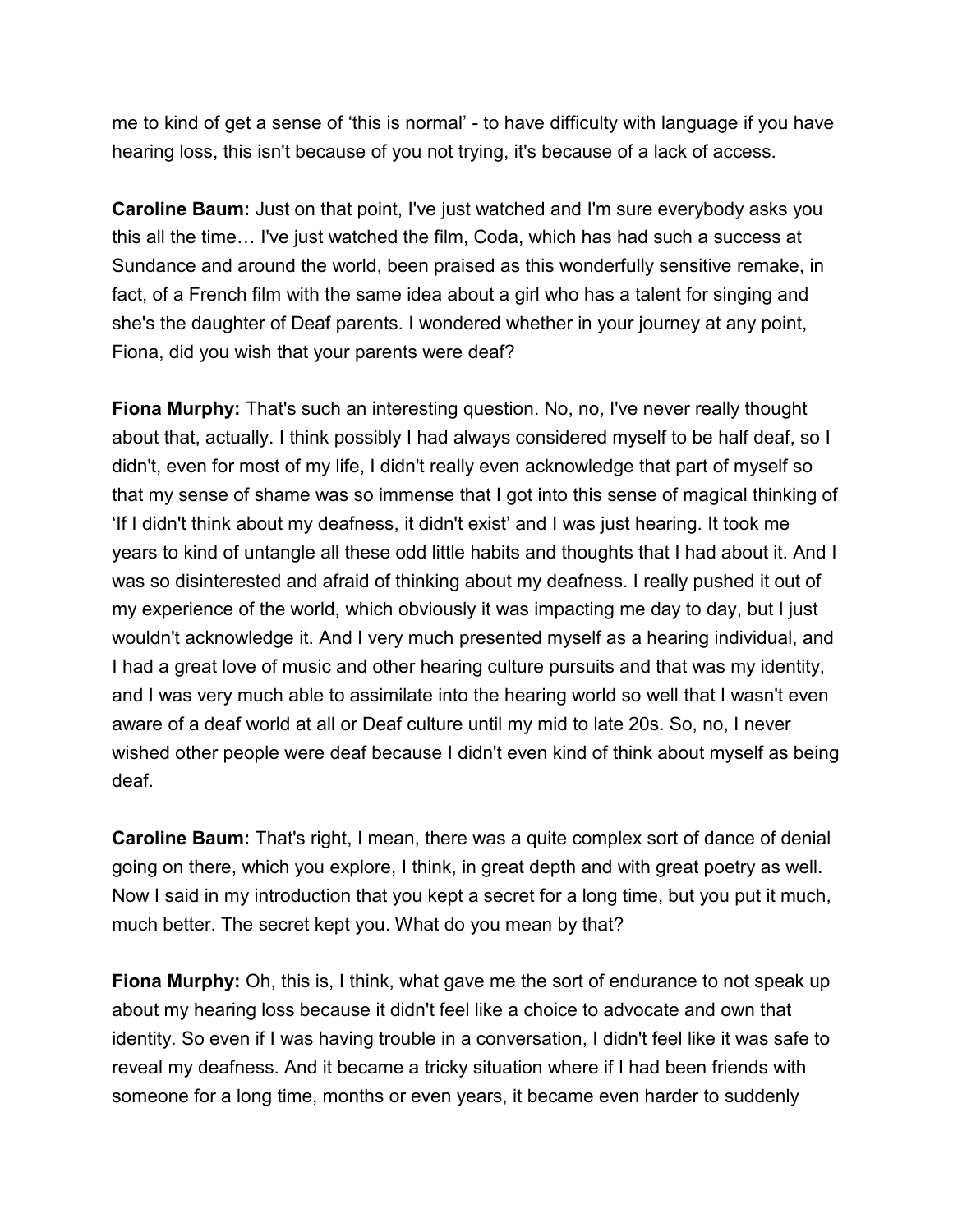reveal, Well, I'm actually deaf because that would undermine the integrity of the friendship, I believed, because I would be a fraud and a liar. And it became this tricky scenario where I felt like I had pushed myself into a corner that I couldn't get out of. So it was only much later again in my sort of mid-20s that I realized, this isn't a choice, this is a secret, and once I had that idea that, oh my goodness, I'm concealing so much of myself, it made me realise that there was so much that I hadn't actually explored, so it was almost like a door opening. And I had that door shut for so long, which was a little bit terrifying stepping into this unknown world of Deafness.

**Caroline Baum:** So I'm going to ask you a very cheeky question, given that we've known each other for about ten minutes now, and you can just bat it away as being far too intrusive. But you're very funny and very perceptive about dating and the difficulties of dating and getting rid of dating apps. As soon as you've uploaded them, you get rid of them. You don't talk to us about sex. There's a kind of boundary of privacy that you've put around yourself in this book where you take us to the door, but you don't take us through that door. Was that a very deliberate, very conscious decision?

**Fiona Murphy:** Yeah, absolutely. But there's a lot of deliberate decisions throughout the book, which some readers have noticed, where I step away from personal information or I step into personal information. And that was more of… not necessarily about sex because I don't mind talking about sex, but my sort of modus operandi for this book was really a quest of scientific journeying through trying to really grapple with understanding what is deafness on a fundamental level. And more interestingly, which I didn't think was going to be such a question, was what is hearing and what does it mean to hear? I thought I understood what it meant to hear, but I didn't actually understand it completely at all in terms of how my body is missing certain abilities because of my deafness, such as locating sound or understanding the very shape and depth of the world around me. So that was my natural inclination is to be very scientific, to kind of almost feed my own knowledge about this, my own innate curiosity. And I wasn't particularly curious about my own life experiences because I had lived them. So I had almost taken myself out of the narrative in the first iteration of the manuscript, and it was very kind of almost an academic approach to deafness, which I adored. I just really learnt so much, and I'm just such a nerd for reading random journal articles and studies from 40 or 50 years ago where you can see the progression of scientific thought. But that doesn't make for a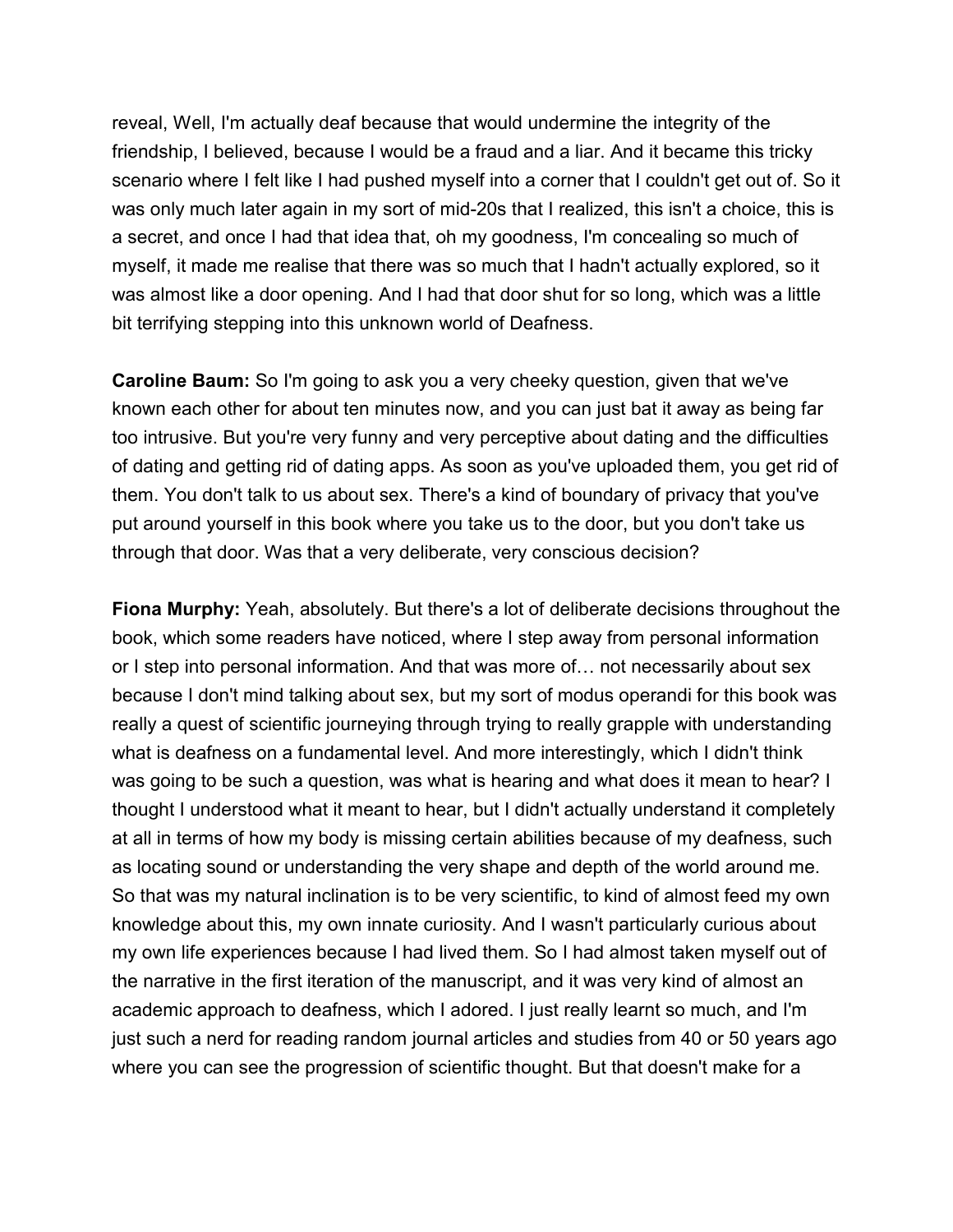very vivid and interesting read for the general reader or audience. So it was a very slow process of inserting myself into the manuscript over many, many drafts.

**Caroline Baum:** I wanted to ask you in terms of your own profession, your career as a physiotherapist, and you also explore the sense of touch in this book. So, you know, when we're talking about people who are blind, we believe, I don't know whether this is old science, that other senses are enhanced. So that if you're blind, you may have a more acute sense of hearing. I wondered whether you thought and whether there was any research to support the idea that being deaf, you might have an enhanced sense of touch.

**Fiona Murphy:** There is a lot of research into that, and it is a bit of a misnomer that there's an enhancement of senses. It's more of an alteration in the mapping of the brain. So take, for example, my brain. I've never been able to hear through my left ear so that area of the brain doesn't shrivel up and die, but rather other sections start to creeping, taking up that real estate, if you like, for what would have been dedicated to the left ear. So there is almost kind of a synaesthesia that occurs. So an alteration of how someone experiences sound. My experience of sound is more through taste and touch. It doesn't mean I'm any better at those things than other people. It's just a completely different way of experiencing the world because of that, those changes at a neuro plastic level. But at the same time, because I give so much attention to certain things to help navigate the world, such as body language, behaviours, expressions, I do have a vast array of experiences in my life that I can call upon and read bodies with a little bit more nuance than somebody who doesn't need to use that information necessarily. So I think it comes down to a change in the neuroplasticity versus the real lived experience of how you practically navigate the world, gives almost a seemingly enhanced ability to do things. But fundamentally, at the scientific level, there's not a real enhancement if it's just a person without that ability versus another person, side by side controlled and not doing certain kinds of scientific tests, if that makes sense.

**Caroline Baum:** So one of the things that you taught me, one of the many things that you taught me in this book is about the sensory overload that can occur when you try hearing aids. So I know a lot of people who put off getting hearing aids, and it's a kind of denial of various, you know, it's a denialism of age. They're worried about them looking ugly. They're not they're not a sexy thing. I mean, no one has managed yet to make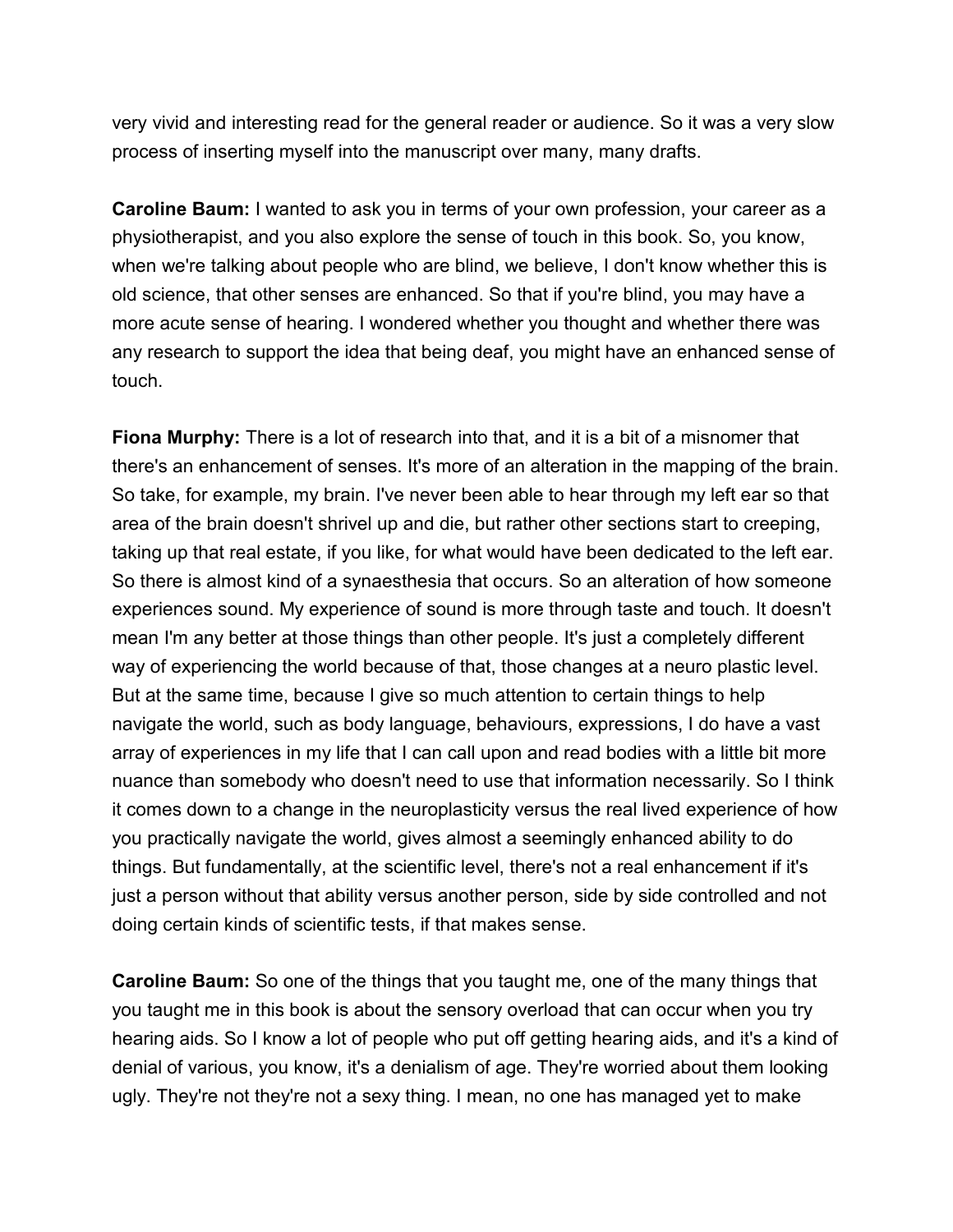hearing aids sexy. But what I didn't understand was how unpleasant the sound that you hear when you first experience hearing aids can be. Can you just talk a little bit about what happens when you use hearing aids, why you delayed that for so long and about that sensory noise?

**Fiona Murphy:** Yeah. So two parts to that question. The reason why I delayed it is because it wasn't an option in terms of technology when I was a child. So to give context, I'm profoundly deaf in my left ear. And at that stage when I was a child, I had complete intact hearing in my right ear. The kind of methodology and thinking at the time was, Well, you can get by with one ear. She'll be right, you'll be fine. And they weren't doing cochlear implants for unilateral deafness at that stage. They are offering that to people now, and it's seen as the kind of gold standard best practice. So if I was diagnosed today as a six-year-old, more than likely I would be implanted because I don't have any functional hearing in that ear, I would require an implant to bypass the ear to create that hearing experience. But one change of technology that has happened is a hearing aid that is called a CROS. So it is a contralateral routing hearing aids. So it mimics the idea that you have two functioning ears, so you pop it on both ears. The left ear, in my case, would pick up the sound, so there would be a microphone to pick up the sound from the left side of my body, and that information is fed through to my right ear. And then my brain is tricked into thinking She has two functioning ears. How wonderful. That technology wasn't available when I was a child, so in my mid-20s, when I tried it, I'd never experienced bi-neural hearing. So I'd never experienced having two ears before. I popped them on and it was like an explosion in my head. It was so… violent is the closest word to describe the experience, which, I don't want to put anyone off hearing aids, but I think it wasn't framed up in a way that I completely understood what was going to happen to my brain. Areas of my brain were suddenly exposed to sound that had never been exposed to sound before. On a fundamental level, both hemispheres in my brain had now sound to deal with and on a kind of a cognitive processing level I was completely overwhelmed. So my ability to think and understand where my body was in space, how to talk to someone, how to modulate my voice, how to move, how to react to a car or somebody skateboarding, to gates slamming and closing. It was just an overwhelming sense of sound, and it wasn't so much a volume of sound, but an opening up of my entire left body, which I just had never had access to before because I never heard it. My centre of gravity shifted suddenly and when I was moving and walking, it was very much like I was drunk because I didn't have a sense of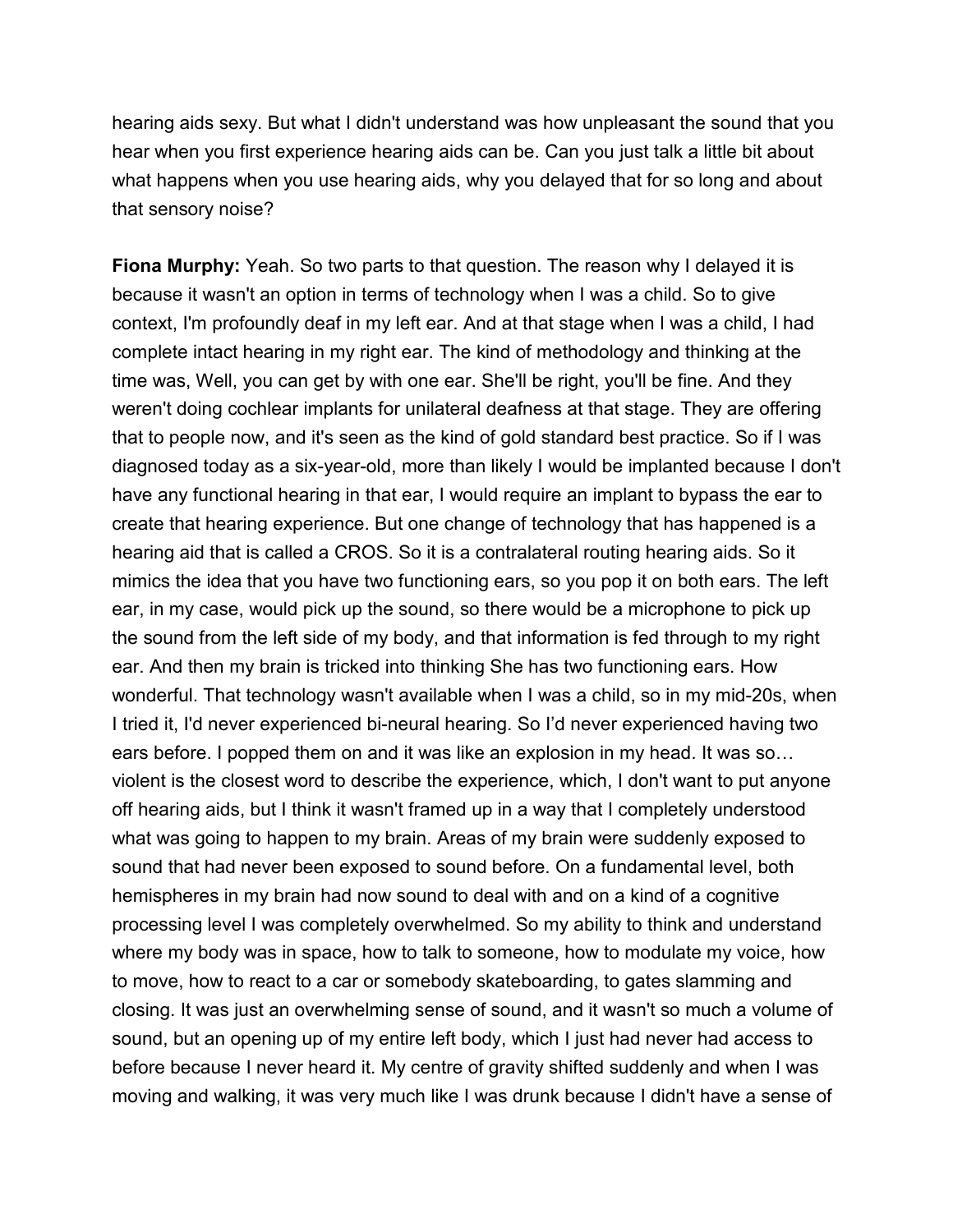balance within myself. That experience doesn't happen for somebody who has acquired hearing loss, say, age-related hearing loss. And that's very fundamentally different, because they their brains will have accessed sound at some point and generally people gradually lose their hearing over many, many years, so it's almost a perception difference to kind of sound itself. The longer somebody goes without augmenting that and getting hearing aids, it does become a harsher, more difficult process to readjust to full hearing. And unfortunately, with the technology, whilst it is improving, it still simply an amplification of the world. It's not selective hearing, which our brains are just so exquisitely clever at literally tuning in to what we want to hear. So if you and I were on a busy street and talking and there are other people around us, but I give my attention to you, my brain will acknowledge that, tune down everything else around us and amplify your voice. That's our brain doing incredible things. Well, I should say my brain doesn't do that, but most people in the world, their brains are able to do that, selectively amplify voices in a crowd or if there's multiple people speaking. Unfortunately, hearing aids can't do that, but what they will do is amplify all surrounding noises.

So a really common experience is cafes or restaurants, all the cutlery is suddenly as loud as every other voice, and it is a cacophony of absolute noise. And the fatigue that comes with that is immense because that individual is literally having to problem-solve and give their attention with all that background noise. The general information that's given to people is persevere, it will get better or get easier, but there's little acknowledgement of fatigue and the effort that is required. Often people give up and withdraw. They say It's too much, I won't persist. So I think it's often not framed up in a way that is practical. And often the responsibility is given to the individual, as in These are your hearing aids, put on your hearing aids and you will hear. Whereas there isn't that education about how to facilitate good communication on a family level or a social level, of getting someone's attention, ensuring there's minimal background noise, good lighting to illuminate faces, ensuring that you don't speak too slowly, too quickly, over articulating is very difficult to understand. Whereas talking at a moderate speed, ensuring that you're giving the person pauses so they can rest and recover between conversations. All these are tips and tricks that are just not taught to people.

**Caroline Baum:** No, and it makes me realize that when my mother went to get fitted for her hearing aids, none of this was explained and she went into that meeting that appointment on her own. Whereas in fact, it would have been really beneficial if those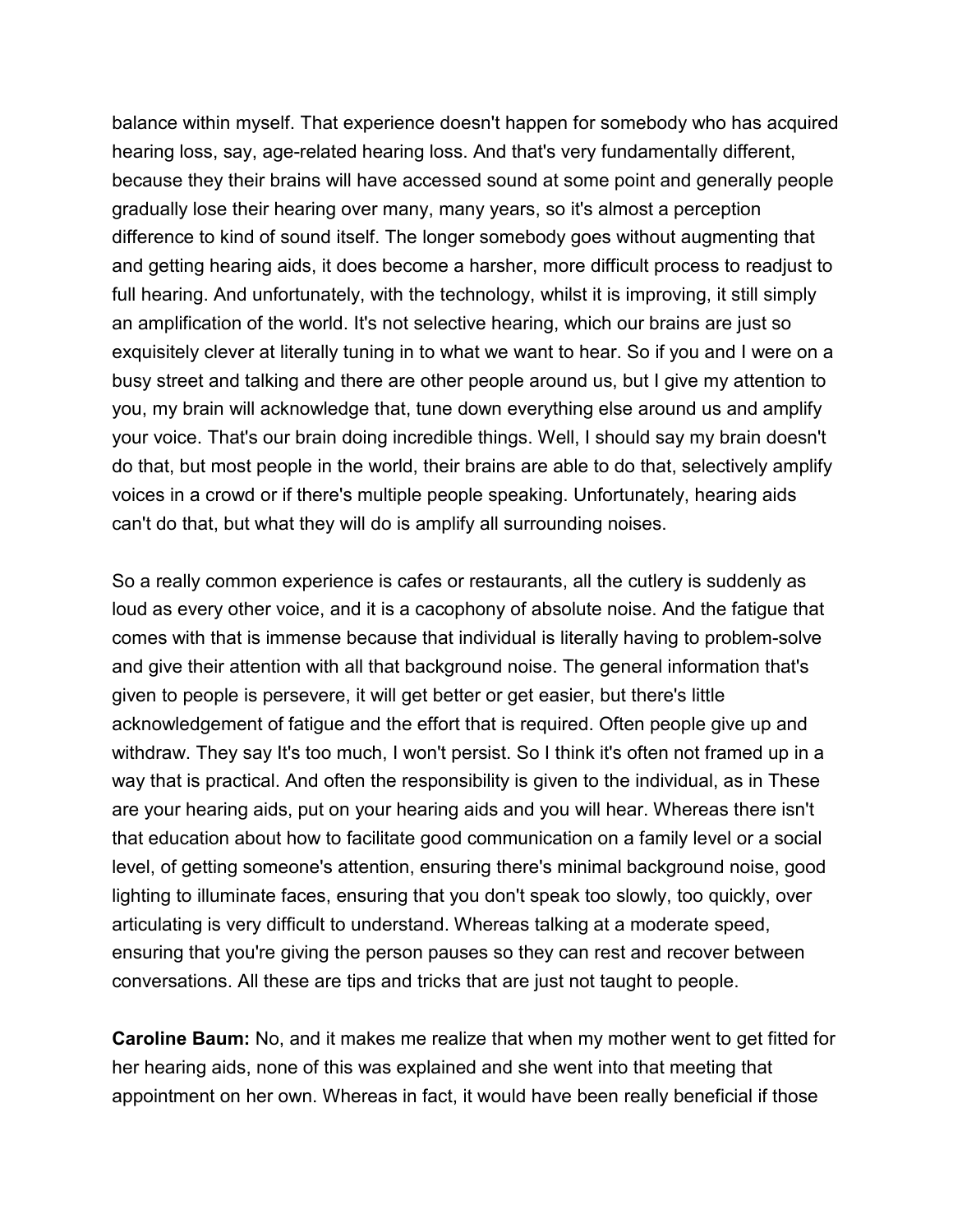members of her family who are caring for her had been invited into the meeting so that we would have been made aware of everything that you've just said. That is a real failure, and I hope that that's something that we can change and address. I wanted to ask you, since you love research so much, when you were writing this book, did you discover anything about deafness and how indigenous culture approaches it?

**Fiona Murphy:** That's really interesting. I did find out little bits and pieces, but not enough to confidently include that information in the book, because the research I had found was very much done in the late 80s and 90s, and I was very cognisant of not wanting to be disrespectful to cultural protocol. But I made it my aim and goal, after the book, to start having conversations with other d/Deaf people, but from a more formalised journalistic perspective. I'm not a journalist, but this idea of having interviews and writing articles. So I've been very lucky to have a fellowship with the ABC, doing interviews with d/Deaf people and writing articles around it. And the first piece to come out of that series was interviewing Indigenous d/Deaf people about their cultural experiences with sign language. It's not widely known that in Australia that there are dozens and dozens and dozens of Indigenous sign languages which are still used today, and they're very much tied into culture and community practice. And there's a lot of cultural protocols to do with that as well of who can sign and when they can sign, signing on country versus signing off country. And it's been absolutely fascinating and incredible to have the privilege and opportunity to do that work of talking with different d/Deaf people to find out their experiences with culture. Because there isn't just one sign language in Australia, there's many, many, many sign languages. So hopefully more of that information becomes widely available.

**Caroline Baum:** Auslan is… a wonderful part of your book is your discovery and embracing of Auslan. And one of the things that I love so much about Auslan is as opposed to other signing languages is, I'm told, having done a term of it that it is one of the most physically expressive and one which gives them maximum scope for interpretation. So if you're a face puller like I am, you are encouraged to pull a lot of faces and you are encouraged to use your whole body. Apparently, that's not the case with all signing languages. So can you perhaps tell us something about how you finally made friends with Auslan?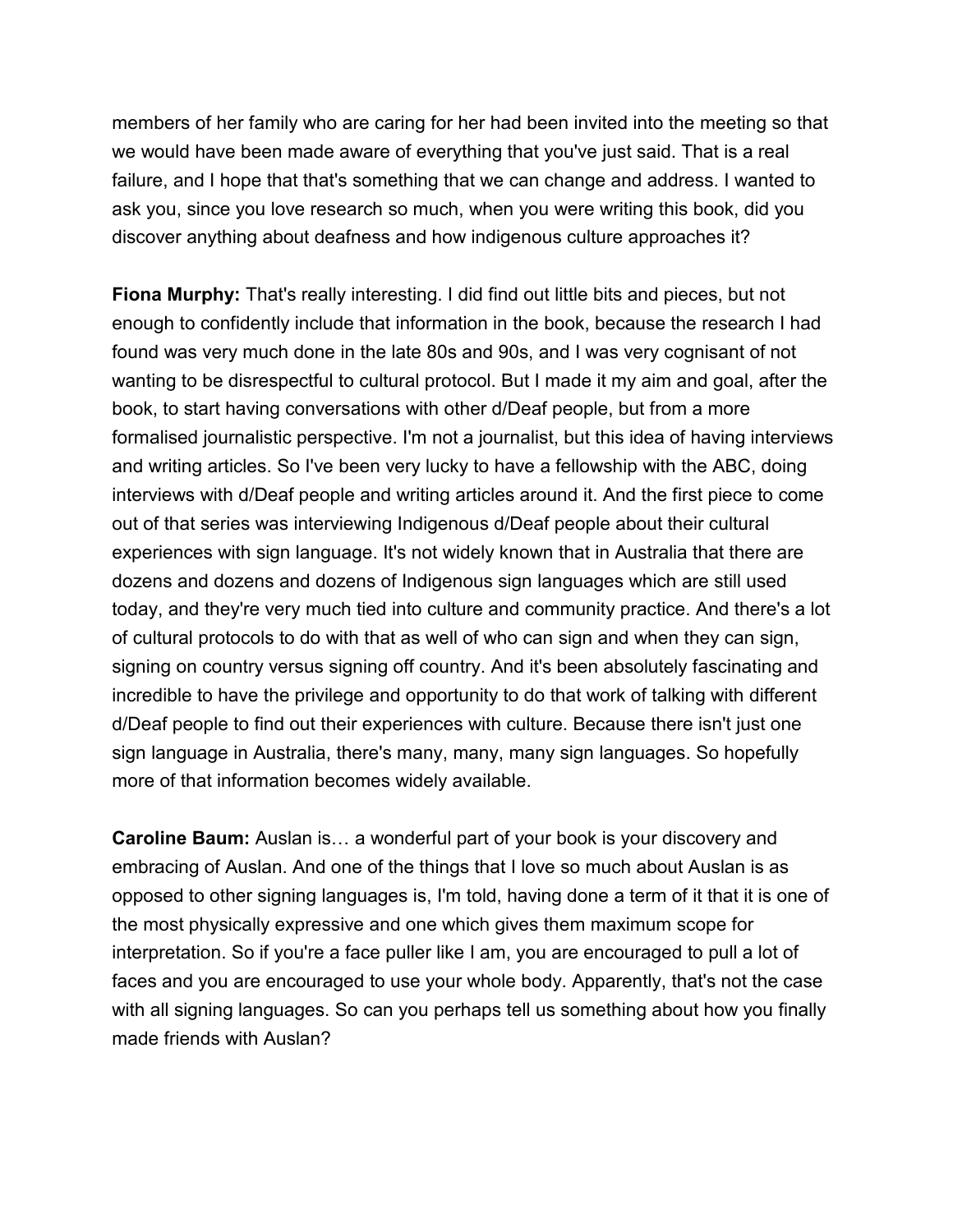**Fiona Murphy:** Oh yes. So I should say to kind of give background to that as a child when I was diagnosed with hearing loss, the question was asked whether or not I should learn sign language, and the audiologist and specialists were like, No, no, no, no, no, you're too good for that. That's the last resort. So it was very much, even from that young age, and it's so crystal clear in my mind, that Auslan was for the 'failed deaf people'. It wasn't for the good deaf people who are able to converse fluently with hearing people. So I honestly had no interest in sign language. I was proud not to know sign language because I felt like I had achieved something by being able to pass as hearing and to speak fluently. And that's a common experience around the world, actually, that a lot of deaf children are put into speech therapy, speech pathology to really learn how to articulate clearly and pass as hearing and sign language is still very much considered the last resort. In 2021, it's still considered the last resort. And there's this idea that still persists that if a child is exposed to sign, it will somehow stunt their brain development, which is infuriating and staggering that that belief exists because it does have an impact on education accessibility. But that's to say that I had a very limited understanding of sign language for a very long time and a very distanced relationship and relationship to it.

But then when I was living in Melbourne and starting to see Auslan interpreters at theatre performances… your curiosity is just immediate because you're drawn to as an audience member, this person, who is so obviously skilled at expressing incredible concepts with their hands and their bodies and facial expressions that it's just anyone would be drawn to it. But I was still very much like, Oh, should I should I not? I had a lot of hesitancy around learning the language. I didn't think that it was for me because I was told it wasn't for me, and I didn't think that I was deaf enough to learn it, which again, is such an ingrained idea for many deaf people. They're told you're not deaf enough, you shouldn't learn this. But eventually I accidentally whilst singing in the shower, slipped and broke my wrist, and as a physiotherapist, I thought I needed to exercise my hands as much as possible to regain the strength and flexibility in them. And I happened at that stage to be living just around the corner from what is now known as Expression Australia, which used to be known as Vic Deaf. I had started to see a lot of sign language in the neighbourhood because a lot of Deaf people would go there and the idea just kept reoccurring in my head of They're really good at moving their hands. I wish my hand would move like that because it's so injured. So I went in. I eventually enrolled in sign language classes, and it was purely from a physiotherapy rehabilitation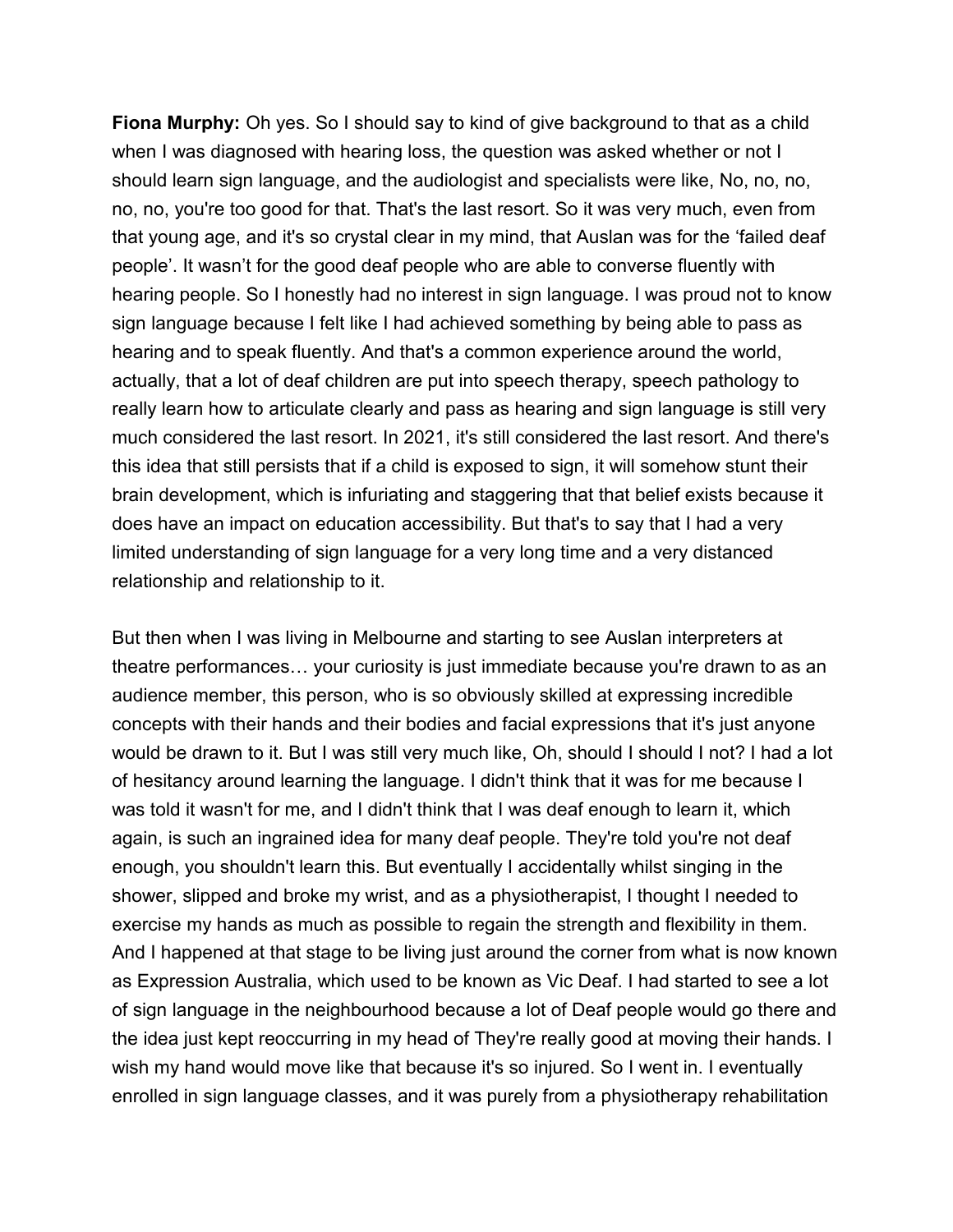perspective, is what I convinced myself of. I'm like, I'm here to get my hands strong, right? That's how I treated the classes. I was very much moving like a robot, just repetition. Repetition, sets, reps. It was ridiculous. I would have looked ridiculous, very stiff. But then I got the experience to sign. It was an inner city location and there could be traffic outside. There could be 10 conversations happening in the room, and it did not matter because I could fluently understand the person standing in front of me because we were both communicating through sign language. There was literally no barriers or disconnect, and I would leave the two-hour classes just elated and usually after a classroom experience I'd be so drained and small and almost scuttle out of a classroom was my usual experience of an education environment because in all of my experience, it would be a teacher talking and there would be conversation and I would have to listen so, so hard to follow. But I would leave these classes, go home to my housemates, and I would be like, Let me show you everything I've learnt, and eventually they would have to be like, You've been going for an hour. Just please stop. Because I was just filled with so much joy and energy and it was revelatory, absolutely revelatory.

**Caroline Baum:** Oh, that is just such a wonderful story. I mean, we began this conversation talking about how you've arrived at pride from a position, a starting point of shame. What has writing this book done for you, then, in terms of your sense of where you belong in the Deaf community?

**Fiona Murphy:** To be honest, the actual writing process of it, I was still unsure of my place in the Deaf community, and the actual writing of it really allowed some quite old thoughts to surface in my mind. Really those kind of strange, magical realism kind of... like if you don't think about deafness, you're not deaf. And I started to really map out and understand my relationship with deafness as a whole because I really held myself back from fully engaging with the Deaf community because I didn't think I belonged. But by the time I got to the end of the book, I felt comfortable within myself, and by the time the book came out, I started to get letters and emails and DMs and just almost daily messages from other people who are d/Deaf and hard of hearing saying, That is my experience. I didn't think I was allowed to learn sign language. I didn't think I could belong to the community. And I've been, through learning sign language as well, talking to more and more d/Deaf people who either grew up in the community or who were just discovering the community or who are questioning their identity as hearing or d/Deaf. And just having access to people with the same experiences or coming from the same